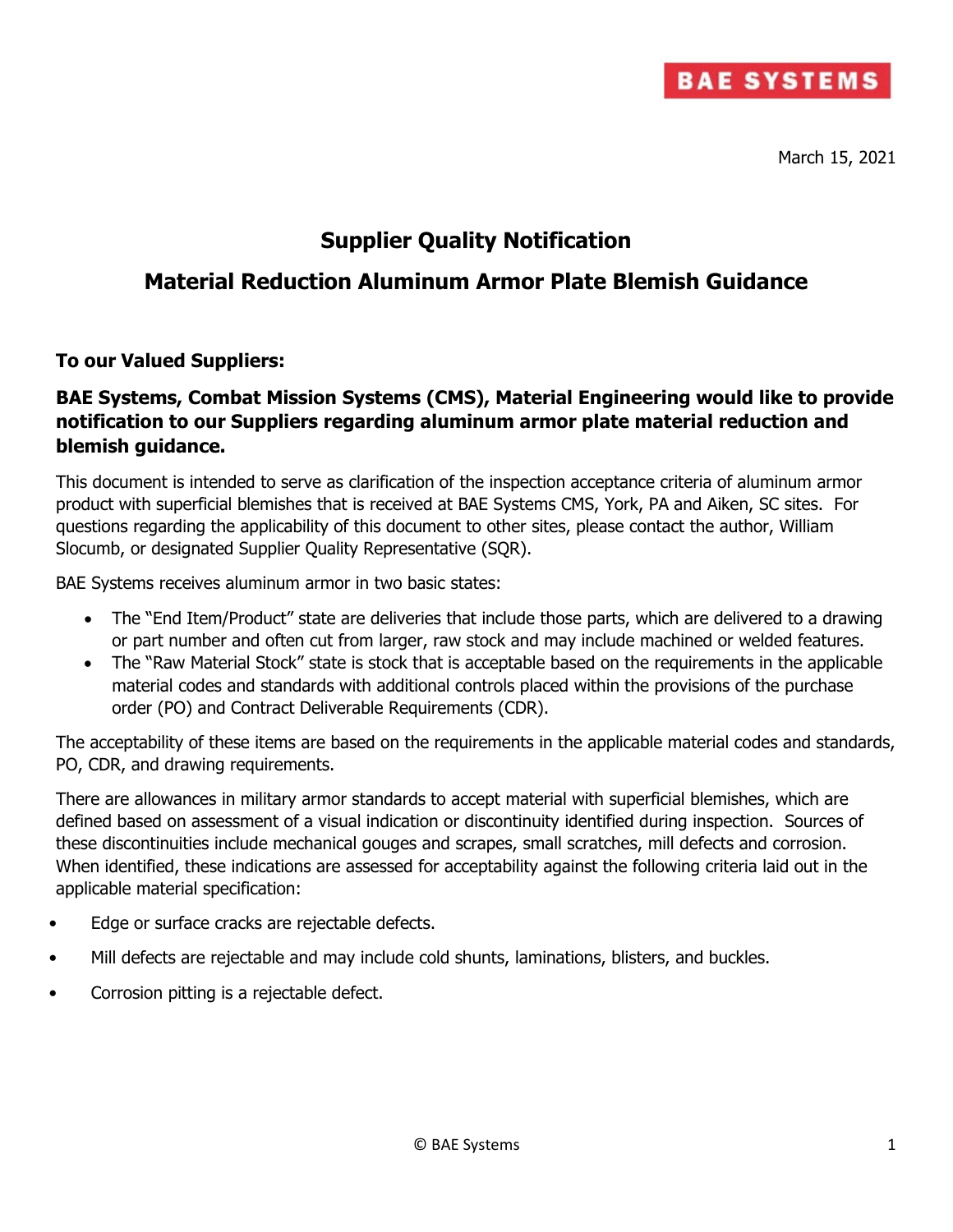

Indications may be blended into the surrounding surfaces to make a smooth transition.

- An indication is acceptable if it meets the minimum allowable material gage thickness in accordance with the applicable material standard.
- Acceptable indications shall be deburred and have all sharp edges removed and otherwise conform to all applicable drawing, CDR, and PO requirements.

Any indications that are determined to be rejectable under the above criteria may be addressed prior to shipping to BAE Systems by blending, sanding, or grinding of the indication. If the defect can be removed to sound metal and the area still meets the minimum allowable gage thickness, it is acceptable for use. NOTE: BAE Systems will not accept plates with rejectable indications even if they can be processed to compliance. Product must be in a compliant state upon shipping to BAE Systems.

For assessing indications, BAE Systems utilizes the following assumptions:

- Minimum gage thickness is based off assumed 99" 118" plate width or actual delivered plate width, whichever is greater. In instances where a PO has special thickness tolerances, those requirements take precedence over this document.
- In instances of direct measurement of the thickness at the location of the indication is not possible, they are assessed by measuring the thickness of the plate at the nearest edge and comparing that value to the resultant depression or recess.
- All delivered product is required to conform to all applicable inspection requirements on all surfaces of the plate except as noted in the applicable engineering drawing or PO.
- A delivered lot is sampled at a defined Acceptance Quality Level (AQL). As a result, not every item is inspected 100% in a delivered lot.
- If non-conforming, rejectable material is found, the entire lot is rejected. The inspector will note all defects found during their sampling of the lot.
	- NOTE: This means that not every defect in every lot will always be noted. It is the responsibility of the vendor to assess the rejected lot in its entirety if attempts to segregate non-conforming material is necessary.
- It is allowable for vendors to address defects in accordance with the limitations in this document.
- Vendors are not approved to repair or rework defects on armor material outside the scope of this document without submission, and approval, of a Vendor Initiated Request (VIR). This includes, but is not limited to grinding or blending in excess of the drawing or material specification allowances, weld build-up or repair, use of sealants or coatings to seal defective indications.